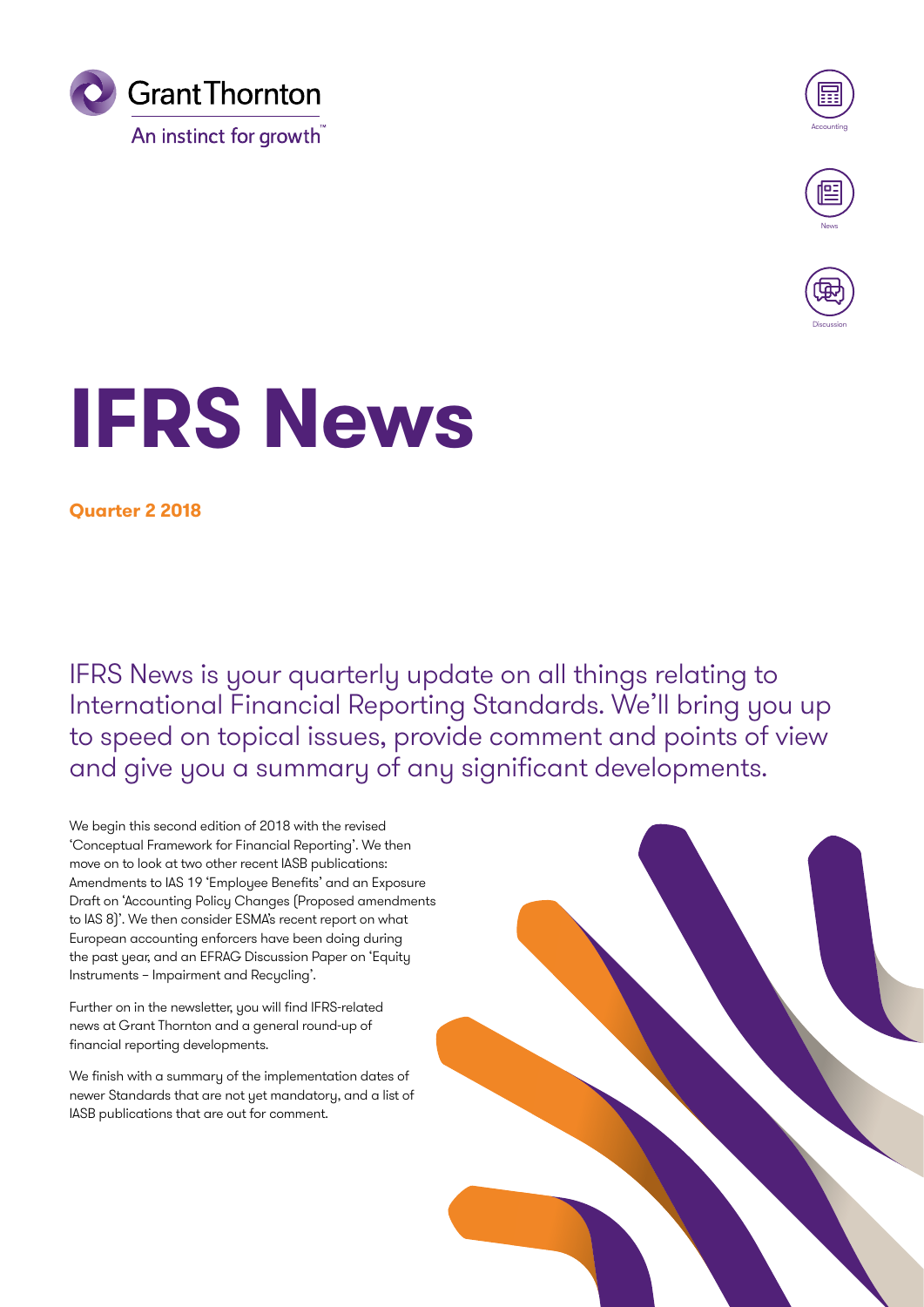## **Contents**

- 2 IASB publishes 'Conceptual Framework for Financial Reporting'
- 4 IASB publishes amendment to IAS 19 'Employee Benefits'
- 5 Accounting Policy Changes proposed amendments to IAS 8
- 6 EFRAG publishes discussion paper on the impairment and recycling of equity instruments
- 8 ESMA publishes 'Enforcement and Regulatory Activities of Accounting Enforcers in 2017'
- 9 Grant Thornton news
- 11 Round-up
- 14 Effective dates of new IFRS Standards and IFRIC Interpretations
- 16 Open for comment

## **IASB publishes 'Conceptual Framework for Financial Reporting'**

The International Accounting Standards Board (IASB) has published a revised 'Conceptual Framework for Financial Reporting' (Conceptual Framework) concluding its long-running project in this area. Although it is not a Standard and will not immediately change or override any existing Standards, it may affect entities that develop or select accounting policies in accordance with the previous version of the Conceptual Framework that was issued in 2010.

#### **Background**

The Conceptual Framework describes the objective of, and the concepts for, general purpose financial reporting. It is mainly a tool for the IASB to develop and revise Standards that are based on consistent concepts, but entities might also use it when they have to develop

accounting policies when no Standard applies or when a Standard allows a choice of accounting policy.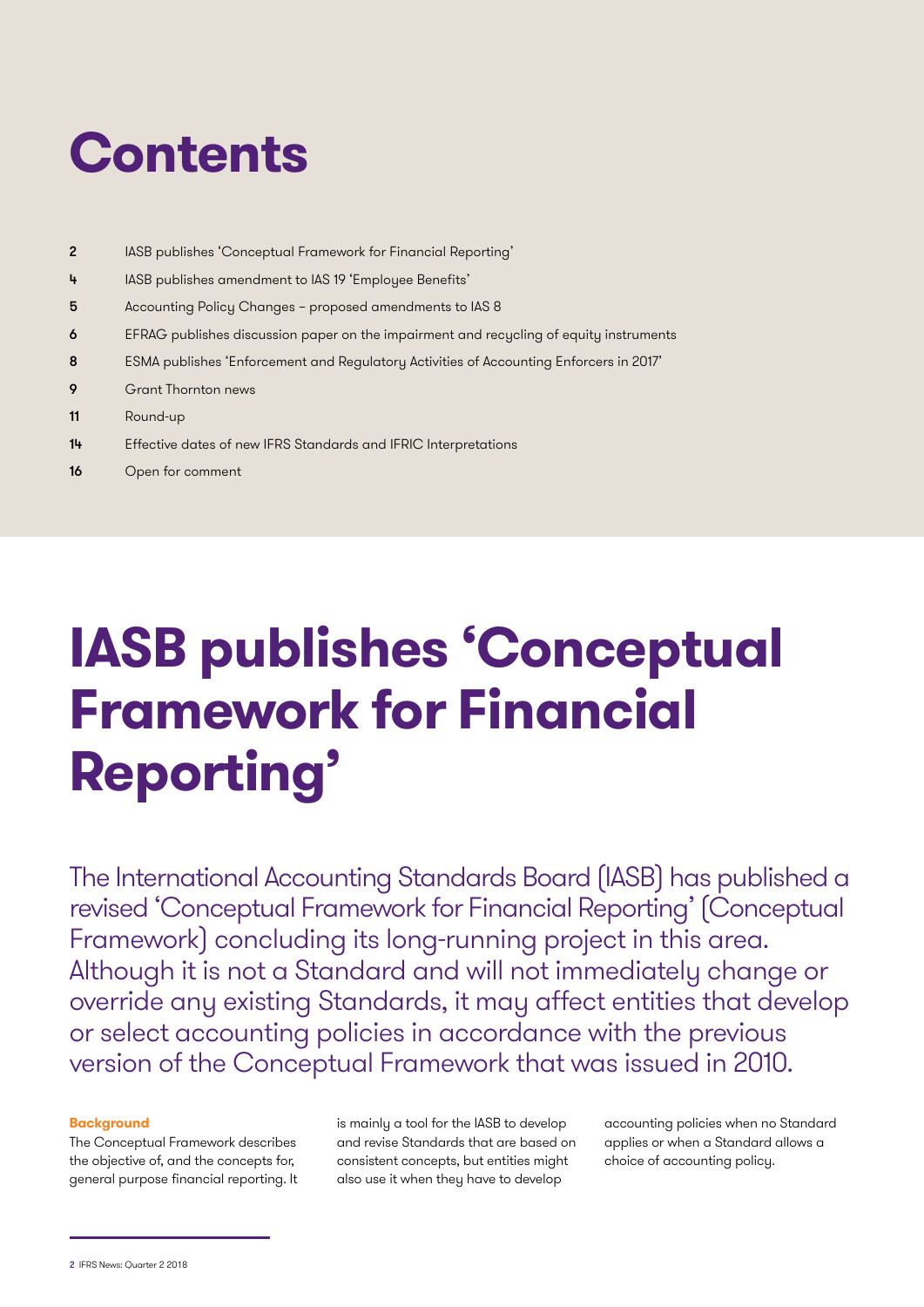The original Conceptual Framework was issued in 1989 and was updated on several occasions, the last being in 2010. The 2010 version included two revised chapters on the objective of financial reporting and the qualitative characteristics of useful financial information but, for example, did not contain a chapter on the reporting entity or guidance on measurement or reporting financial performance. In addition to lacking guidance in certain areas, some existing guidance was not as clear as desired or was outdated.

A public consultation on the IASB's workplan in 2012 therefore highlighted the need for a revision of the 2010 Conceptual Framework and in an effort to make the Conceptual Framework a complete and overarching set of concepts, the project was added to the IASB's agenda. Before issuing a revised Conceptual Framework in 2018, the IASB sought input by publishing a Discussion Paper in 2013 and an Exposure Draft in 2015.

#### **Main issues addressed by the revised Conceptual Framework**

The revised Conceptual Framework now sets out a more complete set of concepts in eight chapters:

- 1 The objective of general purpose financial reporting
- 2 The qualitative characteristics of useful financial information
- 3 Financial statements and the reporting entity
- 4 The elements of financial statements
- 5 Recognition and derecognition
- 6 Measurement
- 7 Presentation and disclosure
- 8 Concepts of capital and capital maintenance

The guidance on measurement, financial performance, derecognition, and the reporting entity is new to the Conceptual Framework. In addition, some of the existing guidance was updated. For example, the IASB has reintroduced the concept of prudence to support a faithful representation and clarified that measurement uncertainty can impact a faithful representation.

The revised Conceptual Framework also updates some existing concepts like the definitions of assets and liabilities. Although both definitions worked well in the past, the revised definitions now focus more on describing an asset as an economic resource and a liability as an obligation to transfer an economic resource rather than describing both in terms of a flow of benefits.

#### **Consequential amendments and effects on preparers**

Alongside the revised Conceptual Framework, the IASB has published 'Amendments to References to the Conceptual Framework in IFRS Standards'. This publication updates nearly all of the references to previous versions with references to the 2018 Conceptual Framework. The IASB is confident that the updated references will have no impact on preparers of financial statements and reminds them, that the Conceptual Framework is not a Standard and does not change or override requirements of any existing Standards.

However, some references have not been updated or allow preparers to continue applying the 2010 Conceptual Framework. To avoid unintended consequences, preparers are required to apply the definitions of assets and liabilities from the 2010 Conceptual Framework when accounting for business combinations under IFRS 3. The IASB plans to explore in due course how those references can be updated without having any effects on preparers of financial statements.

Also, preparers will continue using the 2010 definitions of assets and liabilities when accounting for regulatory account balances. This means preparers will not have to change their accounting for rate-regulated assets and liabilities twice within a short period of time as the IASB is planning to replace the interim Standard IFRS 14 'Regulatory Deferral Accounts' in the near future.

#### **Effective date and transition**

The Conceptual Framework is not a Standard and will not change or override any existing Standards. It is primarily a tool for the IASB to help them develop Standards based on consistent concepts. Over the last few years, the IASB has already started applying some of the new or revised concepts when developing or revising Standards.

However, entities that develop accounting policies using the Conceptual Framework, or that are in any other way affected by the amendments to IFRS Standards, will have to apply the changes from 1 January 2020.

#### **Grant Thornton International Ltd comment**

We welcome the publication of the IASB's long-running Conceptual Framework project and think it is a considerable improvement to the previous version. We understand that this is a living document that will be amended from time to time and we are looking forward to seeing more work being undertaken on items such as the definitions of equity (to be addressed through the 'Financial Instruments with Characteristics of Equity' project) and other comprehensive income.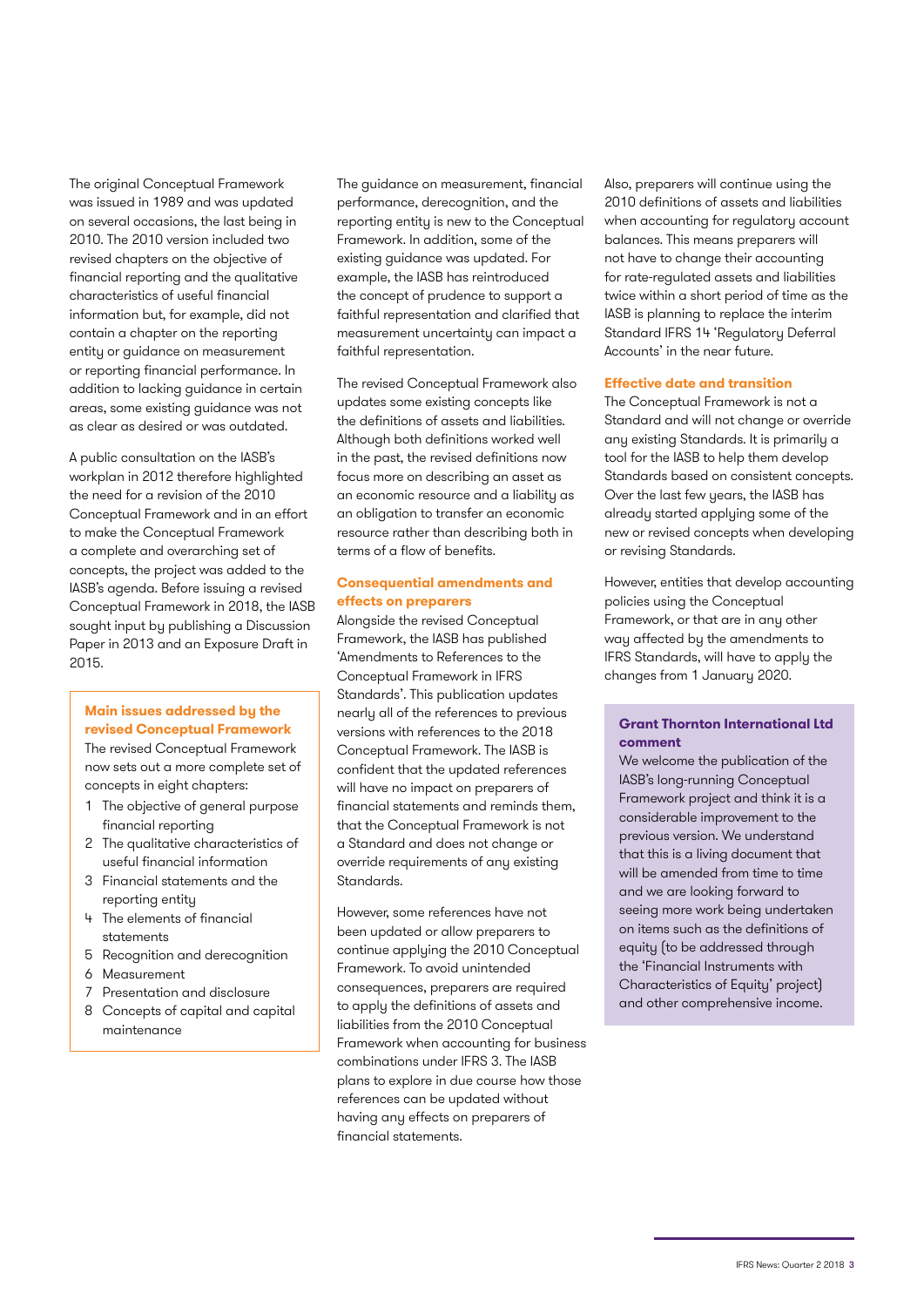## **IASB publishes amendments to IAS 19 'Employee Benefits'**

The International Accounting Standards Board (IASB) has published 'Plan Amendment, Curtailment or Settlement (Amendments to IAS 19)'. The amendments require companies to use updated actuarial assumptions to determine pension expenses following changes to a defined benefit pension plan.

IAS 19 'Employee Benefits' requires a company to remeasure its net defined benefit liability or asset when an amendment to, or a curtailment or settlement of a defined benefit plan takes place. However, IAS 19 was not explicit on how to determine the expenses incurred after the change to the defined benefit plan has taken place.

The amendments to IAS 19, published in February 2018, now require a company, when a defined benefit plan is amended, curtailed or settled during a period and the net defined benefit liability or asset is remeasured as a result of one of these transactions, to:

- determine the current service costs and the net interest for the period after the remeasurement using the assumptions used for the remeasurement; and
- determine the net interest for the remaining period based on the remeasured net defined benefit liability or asset.

These amendments could change whether and when an entity remeasures its net defined benefit liability or asset. When assessing whether remeasuring the net defined benefit liability or asset will have a material impact, an entity will not only consider the effect on past service cost, or a gain or loss on settlement, but also the effects of using the updated assumptions for determining current service cost and net interest for the remainder of the annual reporting period after the plan amendment, curtailment or settlement.

#### **Effective date and transition**

These amendments are effective for annual reporting periods beginning on or after 1 January 2019, with early application permitted.

The amendments are only to be applied prospectively as the IASB concluded that the benefits of applying the amendments retrospectively would not exceed the cost of doing so as entities might need to revisit plan amendments, curtailments and settlements that occurred several years previously and remeasure the net defined benefit liability or asset as of those dates. Also, the IASB concluded that requiring a retrospective application would not provide useful trend information.

#### **Grant Thornton International Ltd comment**

We welcome the amendments to IAS 19 as we believe using updated assumptions to determine current service cost and net interest for the remainder of an annual reporting period following a change will provide more useful information to users of the financial statements.

These amendments could change whether and when an entity remeasures its net defined benefit liability or asset.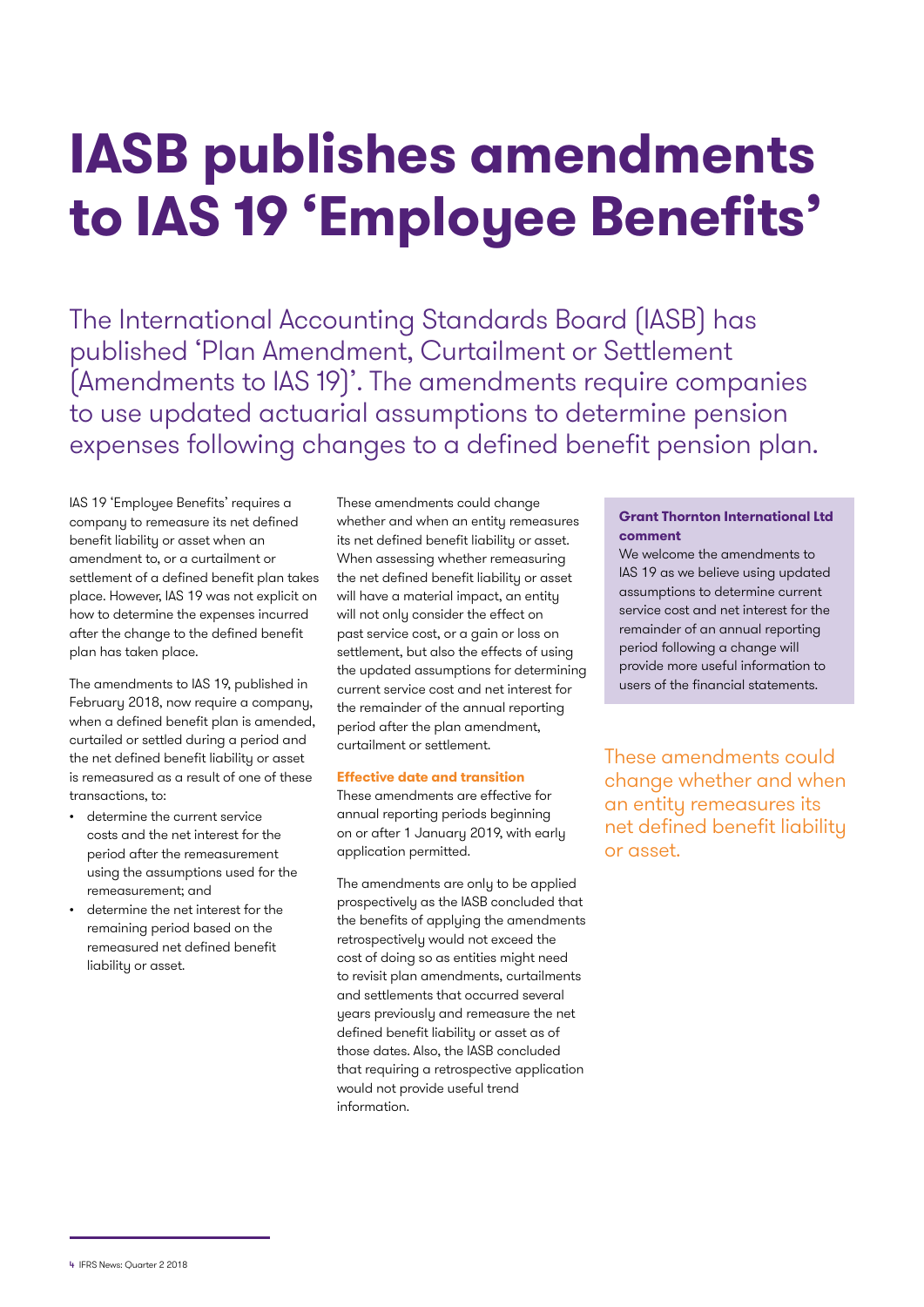## **Accounting Policy Changes – Proposed Amendments to IAS 8**

The IASB has issued an Exposure Draft 'Accounting Policy Changes (Proposed Amendments to IAS 8)'. It focuses on voluntary changes in accounting policy arising from IFRS Interpretations Committee (IFRIC) agenda decisions.

While IFRIC agenda decisions do not have the authority of IFRS Standards and are not mandatory requirements, they are nevertheless seen as "helpful, informative and persuasive" decisions (according to the IFRS Foundation's Due Process Handbook) and include explanatory material to facilitate greater consistency in the application of the Standards.

Following the publication of an IFRS agenda decision, entities might therefore change an accounting policy to reflect the explanatory material contained in it. Such a change would be a voluntary one however given that IFRIC agenda decisions do not represent mandatory requirements.

IAS 8 'Accounting policies, Changes in Accounting Estimates and Errors' requires an entity to apply a voluntary change in accounting policy retrospectively except to the extent that it is impracticable to determine the effect of the change. Currently, IAS 8 sets a high threshold for impracticability, stating that 'applying a requirement is impracticable when the entity cannot apply it after making every reasonable effort to do so'. The IASB feels that this could dissuade an entity from adopting an accounting policy that would improve the usefulness of information provided to users of its financial statements.

The Exposure Draft therefore seeks to improve the overall quality of financial reporting by promoting greater consistency in the application of IFRS Standards while reducing the burden on companies when they change an accounting policy as a result of an IFRIC agenda decision.

It proposes to do this by stating that where a voluntary change in accounting policy arises from an IFRIC agenda decision, an entity is not required to apply it retrospectively to the extent that the cost to the entity of determining either the period-specific effects or the cumulative effect of the change exceeds the expected benefits to users.

Under the IASB's proposed requirements, paragraphs providing guidance on assessing the expected benefits and cost would be added to the Standard. It notes that assessing the expected benefits to users is an entity-specific consideration which requires judgement. However, examples of some of the factors to consider include:

- the nature of the change
- the magnitude of the change
- the pervasiveness of the change across the financial statements
- the effect of the change on trend information
- the extent of departure from retrospective application.

Similarly, in assessing the additional cost and effort to determine the periodspecific effects or the cumulative effect of the change, proposed additional text guides that an entity considers among other things:

- whether the information necessary to apply the new accounting policy retrospectively and/or restate prior period information is reasonably available without undue cost or effort
- the extent of the departure from retrospective application.

The Exposure Draft also includes proposed disclosure requirements to deal with situations where an entity chooses not to retrospectively apply a voluntary change in accounting policy following the publication of an IFRIC agenda decision. For example, the circumstances that led to the cost to the entity exceeding the expected benefits to users, and a description of how and from when the change in accounting policy has been applied.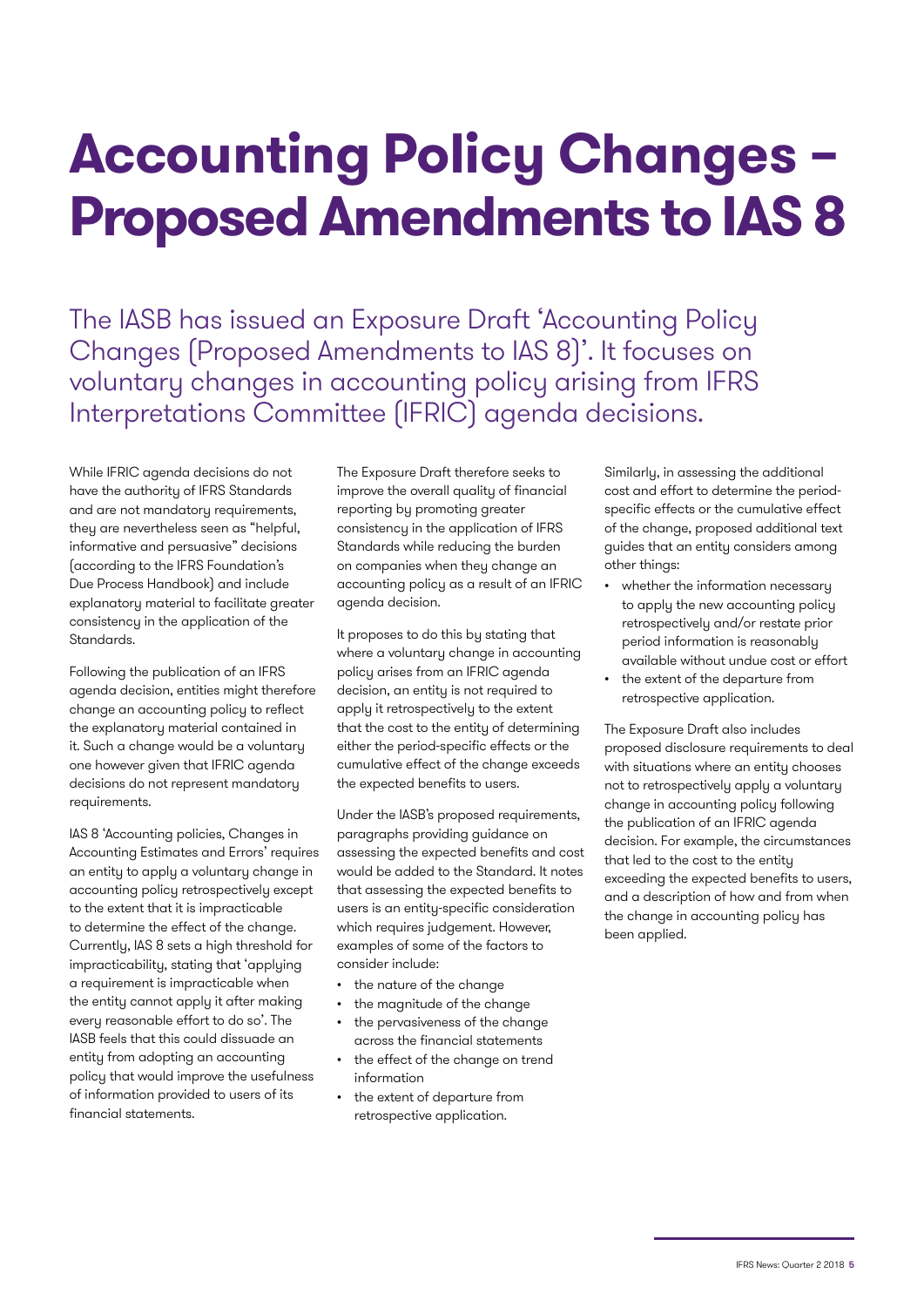## **EFRAG publishes discussion paper on the impairment and recycling of equity instruments**

The European Financial Reporting Advisory Group (EFRAG) is seeking views on their Discussion Paper 'Equity Instruments – impairment and recycling'.

To provide advice to the European Commission's question on whether and how the requirements in IFRS 9 'Financial Instruments' on accounting for holdings of equity instruments could be improved, EFRAG has published the Discussion Paper to hear views on recycling and impairment of equity instruments designated at fair value through other comprehensive income (FVOCI). Unusually for a Discussion Paper, EFRAG has not included any preliminary views on the issues discussed but will consider constituents' feedback when developing its technical advice to the European Commission.

In its endorsement advice on IFRS 9, EFRAG had expressed the view that measuring equity instruments at fair value through profit or loss might not reflect the business model of long-term investors. EFRAG also noted that the

FVOCI election was not likely to be attractive to long-term investors because the prohibition on recycling might not properly reflect their performance. The Discussion Paper therefore analyses the relevance of recycling in the context of a long-term investment business model and sets out arguments on the conceptual relationship between recycling gains and losses on derecognition and impairment.

For example, the Discussion Paper argues that recycling might enhance the relevance and faithful representation of profit or loss as both dividend receipts (which are included in profit or loss) and gains on disposal from the sale of an equity instrument could be seen as a form of realisation of the fair value of the instrument. The Discussion Paper also explores why there might be a need for an impairment model should gains and loss be recycled under a FVOCI model.

One of the arguments brought forward is consistency with other IFRS Standards as most of these require some sort of impairment assessment for assets other than those valued at fair value through profit or loss.

The Discussion Paper also considers two different approaches to addressing some of the application problems that were encountered when using the impairment model for availablefor-sale equity instruments in IAS 39 'Financial Instruments: Recognition and Measurement':

- an impairment model
- a revaluation model.

It further introduces a third model which, however, has not been fully developed.

### **The impairment model**

While the impairment model is similar to IAS 39's model for financial instruments that were classified as available-for-sale, provides additional guidance aimed at reducing subjectivity.

IAS 39 stated that 'a significant or prolonged decline in the fair value of an investment in an equity investment below its cost is also objective evidence of impairment'. However, the term 'significant or prolonged' was open to interpretation and resulted in diversity in practice. The Discussion Paper

therefore suggests three possible ways of making these terms less subjective:

- 1 by introducing specifically defined thresholds into the IFRS Standards
- 2 by requiring entities to define quantitative thresholds for both 'significant' and 'prolonged'
- 3 by introducing a mixture of the above where IFRS Standards set an upper limit for both terms and an entity chooses a threshold within the limit.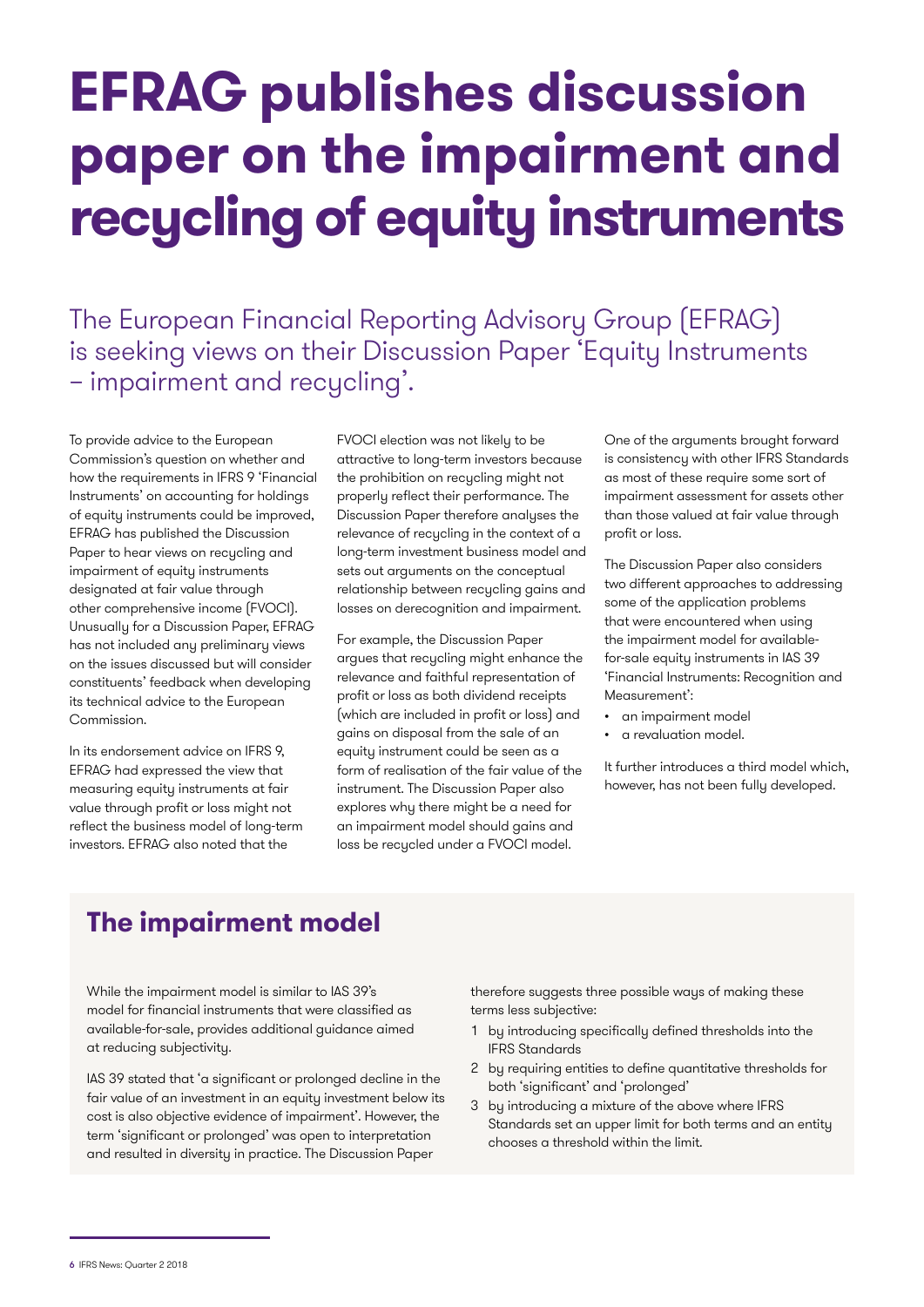### **The revaluation model**

Under this model, the equity instrument is carried at fair value in the statement of financial position and:

- changes in fair value below the original acquisition cost (both declines in value and subsequent recoveries) are recognised in profit or loss; and
- changes in fair value above the original acquisition cost are recognised in OCI.

The revaluation model would have the advantage of effectively removing all judgement and would overcome concerns about the possible lack of objectivity and comparability. However, it does not attempt to distinguish those declines in fair value that are the result of adverse changes in the issuer's economic condition from other declines in fair value. Neither does it eliminate volatility in the profit or loss.

### **The 'strategic investment' approach**

The Discussion Paper touches briefly on a 'strategic investment' approach which would require different approaches for different classes of equity instruments accounted for at FVOCI. In considering how to define categories, one of the criteria considered was the purpose

of the investment. As mentioned before, EFRAG has not developed this approach further, mainly due to concerns that introducing categories of strategic investment could lead to too much judgement and complexity.

#### **Other matters**

The Discussion Paper also considers the following matters that are relevant to both the impairment model and the revaluation model:

- subsequent recoveries in fair value
- the use of rebuttable presumptions for recognising impairment losses instead of quantitative triggers
- the unit of account in applying the models
- interaction with hedging requirements and the effects of changes in foreign exchange rates
- the timing of impairment tests and interaction with interim reporting.

EFRAG is seeking comments on the Discussion Paper by 25 May 2018.

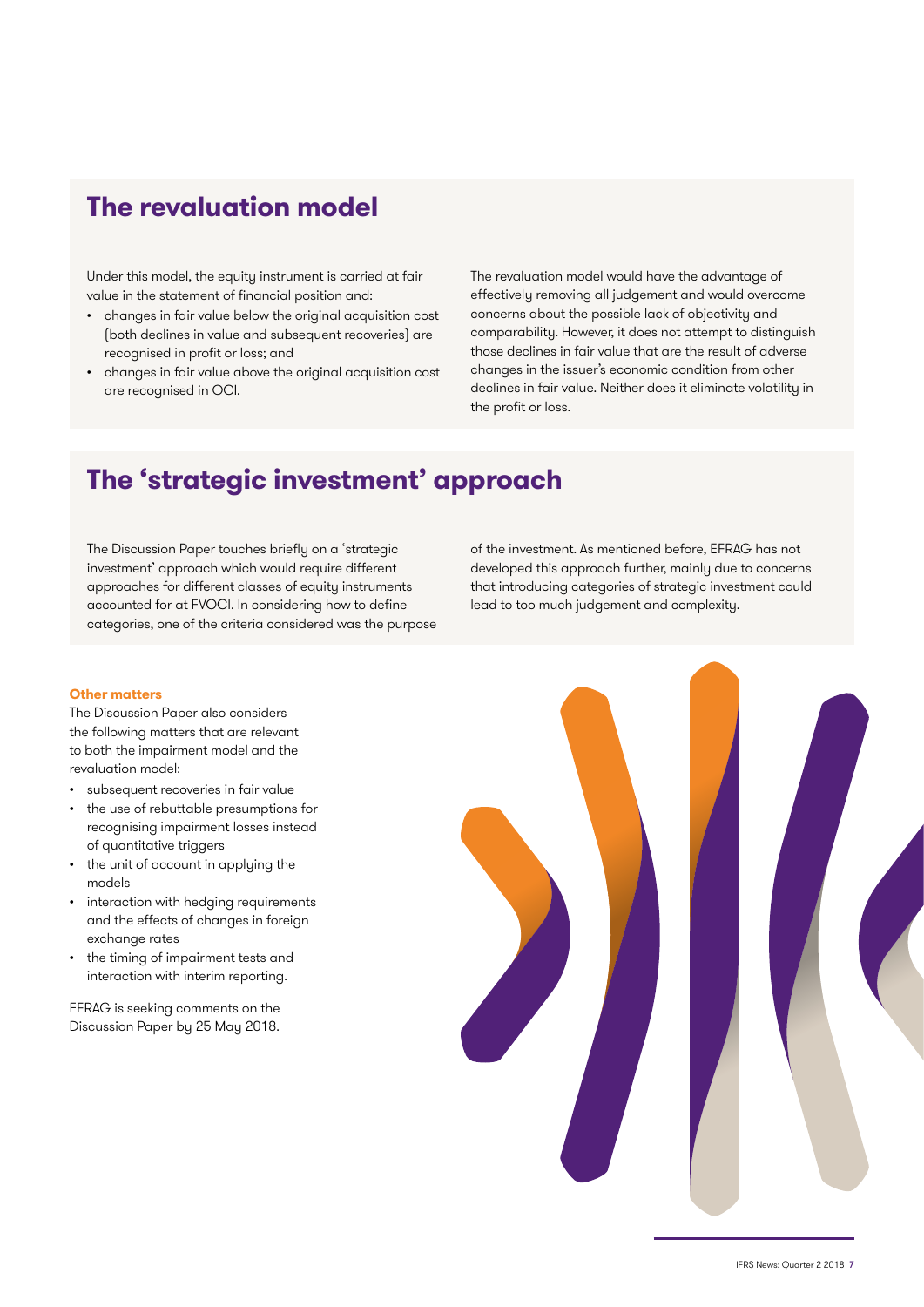## **ESMA publishes 'Enforcement and Regulatory Activities of Accounting Enforcers in 2017'**

The European Securities Markets Authority (ESMA) has published the report 'Enforcement and Regulatory Activities of Accounting Enforcers in 2017'. The report provides an overview of the activities of ESMA and the accounting enforcers in the European Economic Area (EEA) during the past year as well as ESMA's contribution to the development of the single rulebook (see below) for corporate reporting purposes.

Enforcers, both at European and national level, examine the compliance of financial information of listed entities on regulated markets with the applicable reporting framework. The report provides both an overview of and quantitative information of these activities.

Furthermore, ESMA carried out a peer review on selected aspects of the EFI Guidelines (Enforcement of Financial Information Guidelines) that were published in 2017.

#### **Enforcement of financial information in 2017**

European enforcers reviewed the interim and/or annual financial statements of 1,141 listed entities which is on average 19% of all listed entities preparing IFRS financial statements.

The number of ex-ante examinations, which often require more resources from European enforcers, increased by 25 to 136. On the other hand, ex-post examinations led to actions being taken towards 328 entities to address material departures from IFRS. The action rate – meaning entities being subject to action due to ex-post examination – increased from 27% to 32% with the main deficiencies stated as being:

- financial statements presentation. Examples of deficiencies identified included labelling sub-totals as 'exceptional', excluding items of an operating nature from sub-totals labelled 'operating activities' or 'operating results' or presenting items as non-recurring when those items affected past periods and/or are expected to affect future periods.
- impairment of non-financial assets
- accounting for financial instruments. Examples of deficiencies identified included not disclosing an accounting policy for instruments for which there is no or only unclear guidance in IFRS, failing to include information on the main characteristics of such instruments or only including generic or 'boilerplate' information, and the incorrect classification of certain financial instruments.

Other areas that ESMA and the European enforcers cited as causing difficulties include segment information, the reclassification of items from other comprehensive income to profit or loss (recycling), earnings per share and alternative performance measures (APMs).

Also in 2017, ESMA and European enforcers examined 204 financial statements for the level of IFRS compliance in the areas identified as common enforcement priorities for 2016 annual financial statements which were:

- presentation of financial statements
- 2 distinction between equity instruments and financial liabilities
- 3 transitional disclosures of the expected impact of IFRS 9 'Financial Instruments' in the financial statements of non-financial institutions.

As a result, 76 enforcement actions were taken against 56 entities.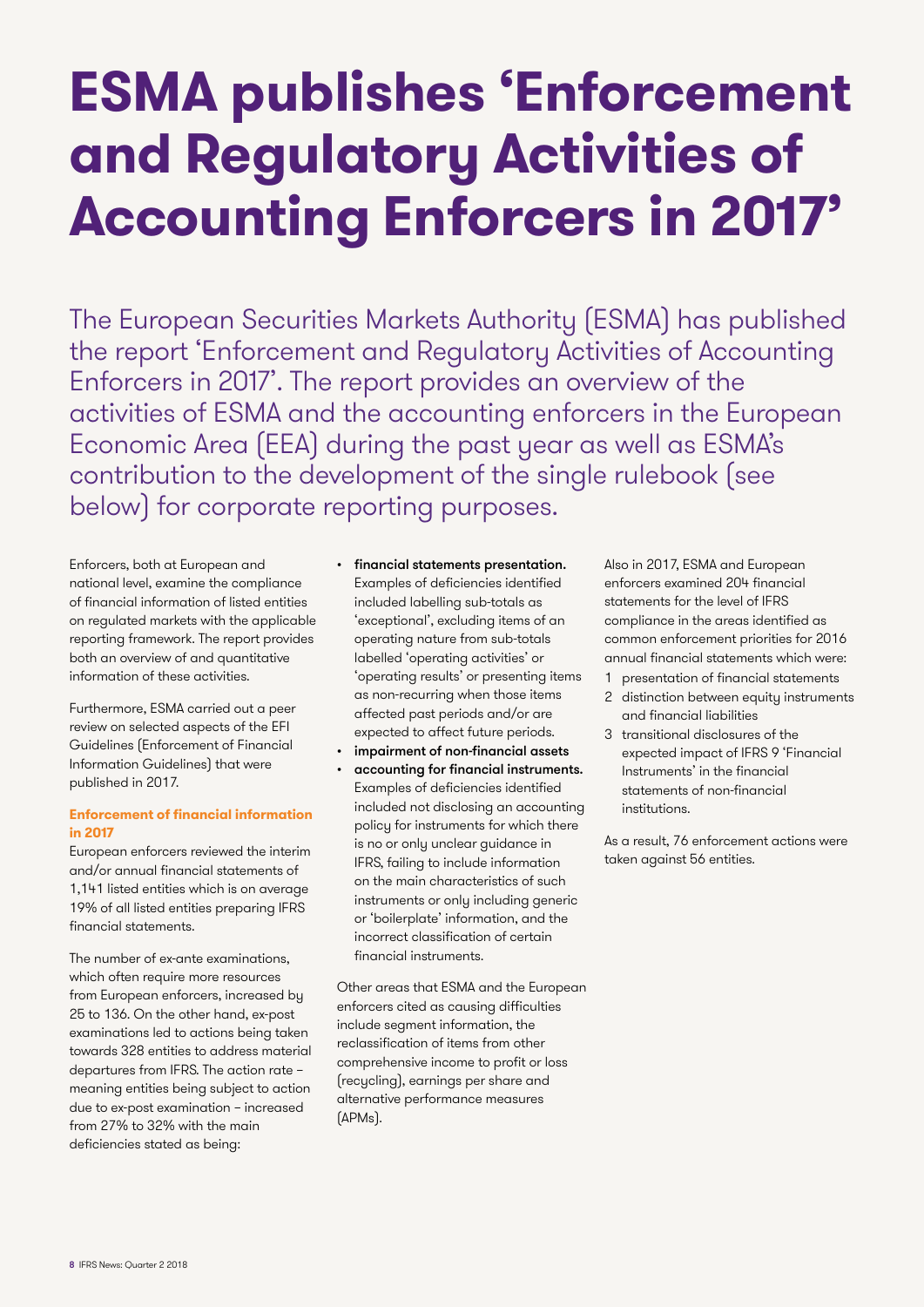#### **European Common Enforcement Priorities**

For the latest financial statements, ESMA's and other European enforcers' priorities will focus on:

- 1 the disclosures related to the expected impact of the new Standards (IFRS 9 and IFRS 15 'Revenue from Contracts with Customers');
- 2 IFRS 3 'Business Combinations'; and
- 3 specific issues relating to IAS 7 'Statement of Cash Flows' as the reconciliation of liabilities arising from financing activities.

Further, ESMA and European enforcers stated that other issues such as the presentation of financial performance, the disclosures on the impact of Brexit and the disclosure of non-financial information and APMs will be assessed.

To assess the level of transparency and effectiveness of disclosure on the impact of the implementation of the new Standards IFRS 9 and IFRS 15, ESMA also undertook a fact-finding exercise on the 2016 annual and 2017 interim IFRS financial statements. The findings will be a useful reference point for companies adopting these Standards.

#### **Contribution to accounting standard-setting**

ESMA continues to actively participate in the accounting standards-setting process. In addition to contributing to the IASB's and EFRAG's work, ESMA finalised its work on a European Single Electronic Format (ESEF) and submitted its draft Regulatory Technical Standard (RTS) to the European Commission for endorsement. The Final Report was published on 18 December 2017.

#### **Work programme for 2018**

In the report ESMA states that they are aiming, in addition to their regular activities, to start working on supervisory convergence on narrative reporting and the management report, and in particular on non-financial information including Alternative Performance Measures (APMs), and electronic reporting.

Also, ESMA and European enforcers are working to promote common supervisory approaches and enforcement practices on the new Standards IFRS 9 and IFRS 15. They are also aiming to contribute to the European endorsement process on IFRS 17 'Insurance Contracts' and other consultations from the IASB suggesting major changes to IFRS Standards.

### **Grant Thornton Uganda to present Corporate Governance Awards**



Grant Thornton Uganda is collaborating with the Institute of Corporate Governance of Uganda (ICGU) to present the inaugural Corporate Governance Awards.

The ICGU promotes corporate governance in Uganda through the propagation of best practice and highest standards of ethical conduct through:

- membership development
- training
- technical assistance
- publications
- public sensitisation.

The awards the ICGU and Grant Thornton will present on 17 May 2018 will recognise companies' compliance with Corporate Governance Principles in Uganda and the wider region.

In launching the awards ceremony, Grant Thornton Uganda's Managing Partner, Anil Patel, expressed his belief that inefficient corporate governance practice leads to compromising the interest of various stakeholders such as government, shareholders, employees and communities. With the introduction of these awards, the organisers hope to encourage all entities to improve their corporate governance strategies and so help the economy and communities at large.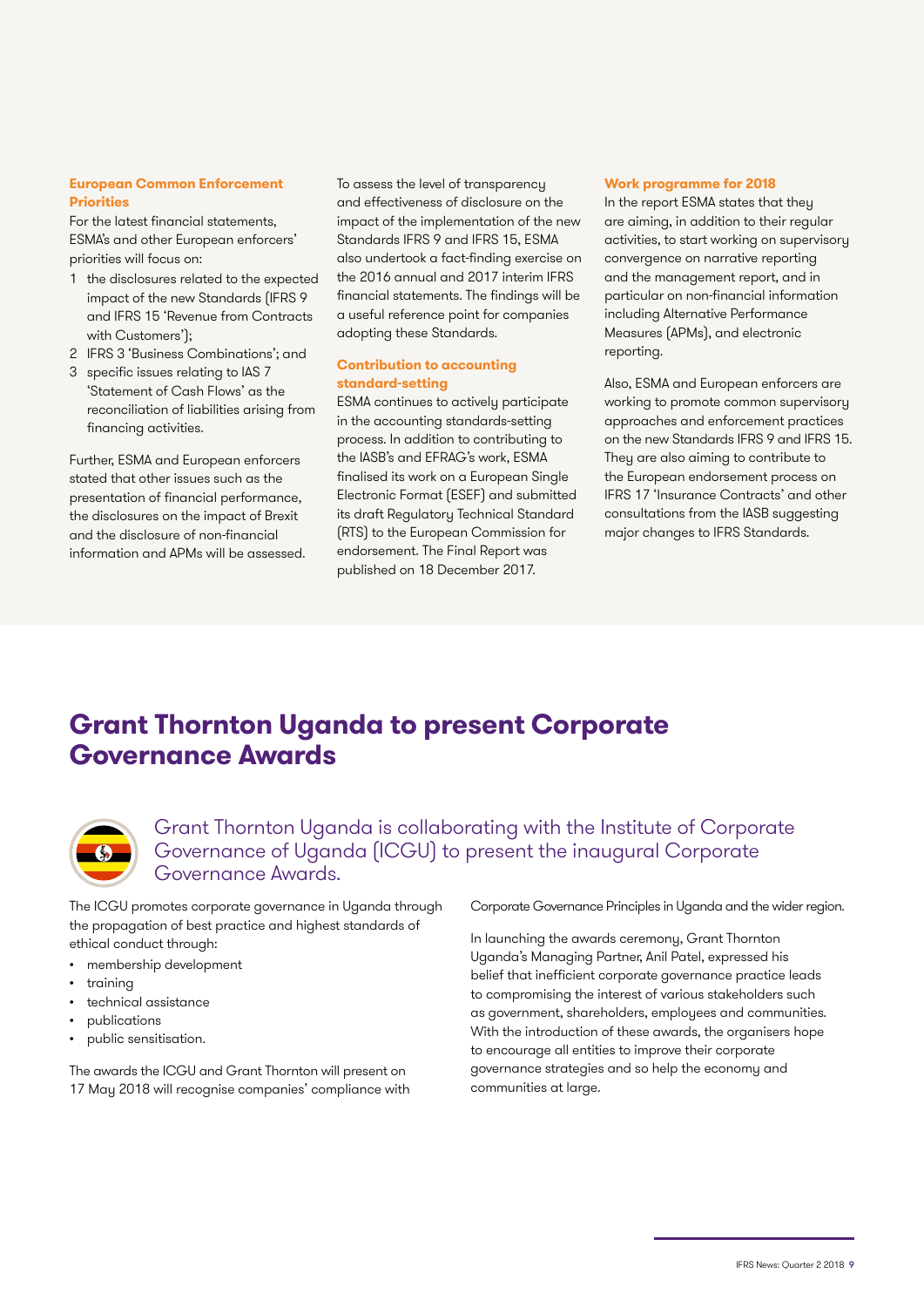### **Grant Thornton Senior Manager selected as representative to the National Committee of Accounting Standards**



Dawid Napierała, senior manager at Grant Thornton Poland, and also working for the Polish National Chamber of Certified Auditors, has been selected as their representative to the National Committee of Accounting Standards.

The committee operates under the Ministry of Finance and is responsible for the consistency of national accounting standards, as well as for preparing reviews of international documents.

### **Grant Thornton Ukraine receives 'ACCA Approved Employer – Professional Development' award**



Grant Thornton Ukraine has been recognised for their work on the continuing professional development opportunities provided to members of the Association of Certified Chartered Accountants (ACCA).

The award recognises and rewards the employers' quality of staff training and development.

## **Introducing the Financial Instruments Specialists' Support Group**

Grant Thornton's Financial Instruments Specialists' Support Group (FISSG) has been established for the purpose of promoting consistent, high quality application of IFRS in the area of financial instruments across the network.

The Group provides a forum for our member firms to bring their own financial instruments accounting issues for discussion. It also provides input to the Global IFRS Team on selected issues, including consultation documents published by the IASB. In this quarter's edition, we throw a spotlight on the representative from our Canadian member firm, Grant Thornton LLP.

#### **Joe Brinkman**



Joe Brinkman is a Principal and Practice Support Director in the National Professional Practice Group at our Canadian member firm Grant Thornton LLP, with over 30 years of experience in assurance services.

Joe resides in Vancouver and provides assurance and advisory services in accounting and auditing standards in a Practice Support role, including consultation advice on accounting matters on a national basis. He has significant experience in financial instruments' accounting within multiple accounting frameworks, dealing with complex issues such as financial liability versus equity classification, accounting implications of complex financing arrangements, and application of hedge accounting. Joe leads and participates in accounting and financial reporting advisory engagements and accounting expert report assignments. He participates in Grant Thornton International Ltd's Financial Instruments Working Group (FIWG) and Financial Instruments Specialist Support Group (FISSG).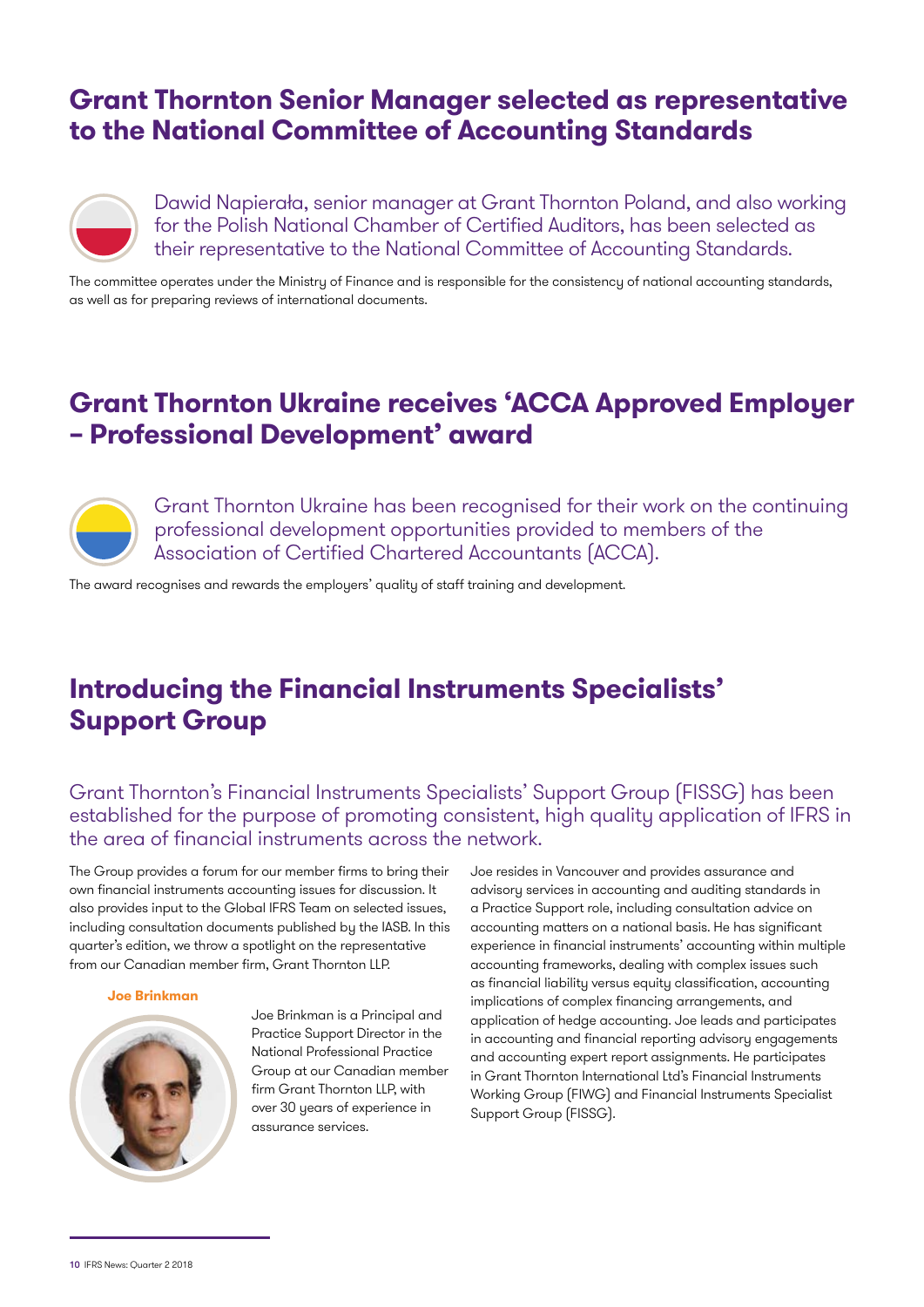## **Round up**

#### **IASB**

#### **Other IASB publications**

As featured on pages 2-5, the IASB has published a revised Conceptual Framework, Amendments to IAS 19 and an Exposure Draft on Accounting Policy Changes. In addition, the IASB has published:

- a webinar on the scope of the IASB's project on business combinations under common control
- two webcasts on the level of aggregation in IFRS 17 'Insurance Contracts' and on recognising the contractual service margin (CSM) in profit or loss
- two Investor Updates
- the 2018 Red Book with all pronouncements issued as at 1 January 2018.

#### **Transition Resource Group for insurance contracts holds first technical meeting**

As featured in the quarter 4 2017 edition of IFRS News, Grant Thornton UK's Vasilka Bangeova has been appointed to the IASB's Transition Resource Group (TRG) for Insurance Contracts. The TRG was set up to identify and help solve implementation issues before IFRS 17 'Insurance Contracts' becomes mandatorily effective on 1 January 2021. The TRG has now held its first technical meeting; topics discussed included:

- questions on coverage units
- reinsurance contracts held
- contract boundaries and whether insurance components should be separated.

The next TRG meeting is scheduled for 2 May.

#### United States

#### **Hyperinflationary economies – updated IPTF watch list available**

The International Practices Task Force (IPTF) of the Centre for Audit Quality in the US has updated its watch list of countries that might be hyperinflationary.

Under US GAAP, a highly inflationary economy is one that has cumulative inflation of approximately 100% or more over a three-year period. While the requirements of US GAAP differ from IFRS (IAS 29 'Financial Reporting in Hyperinflationary Economies' does not establish an absolute rate at which hyperinflation is deemed to arise but provides a list of characteristics that might indicate hyperinflation), the IPTF's findings are nevertheless considered relevant as a cumulative three-year inflation rate that is approaching or exceeds 100% is viewed as a strong indicator of hyper-inflation under IFRS. In the notes from its November 2017 meeting (available at https://www.thecaq.org/discussion-document-monitoring-inflation-certaincountries-november-2017), the IPTF lists countries under the following headings:

- 1a Countries with three-year cumulative inflation rates exceeding 100%
- 1b Countries with projected three-year cumulative inflation rates greater than 100%
- 2 Countries with three-year cumulative inflation rates exceeding 100% in recent years, but with three-year cumulative inflation rates between 70% and 100% in the most recent calendar year
- 3 Countries with recent three-year cumulative inflation rates exceeding 100% after a spike in inflation in a discrete period
- 4 Countries with three-year cumulative inflation rates between 70% and 100%, or with a significant (25% or more) increase in inflation during the last calendar year or a significant increase in projected inflation in the current year.

The IPTF notes that their list is not exhaustive and there may be additional countries with three-year cumulative inflation rates exceeding 100% or countries that should be monitored. This is for example because the sources used to compile the list do not include inflation data for all countries or current inflation data (for example Syria). Further, countries that are not members of the International Monetary Fund (IMF) have not been considered.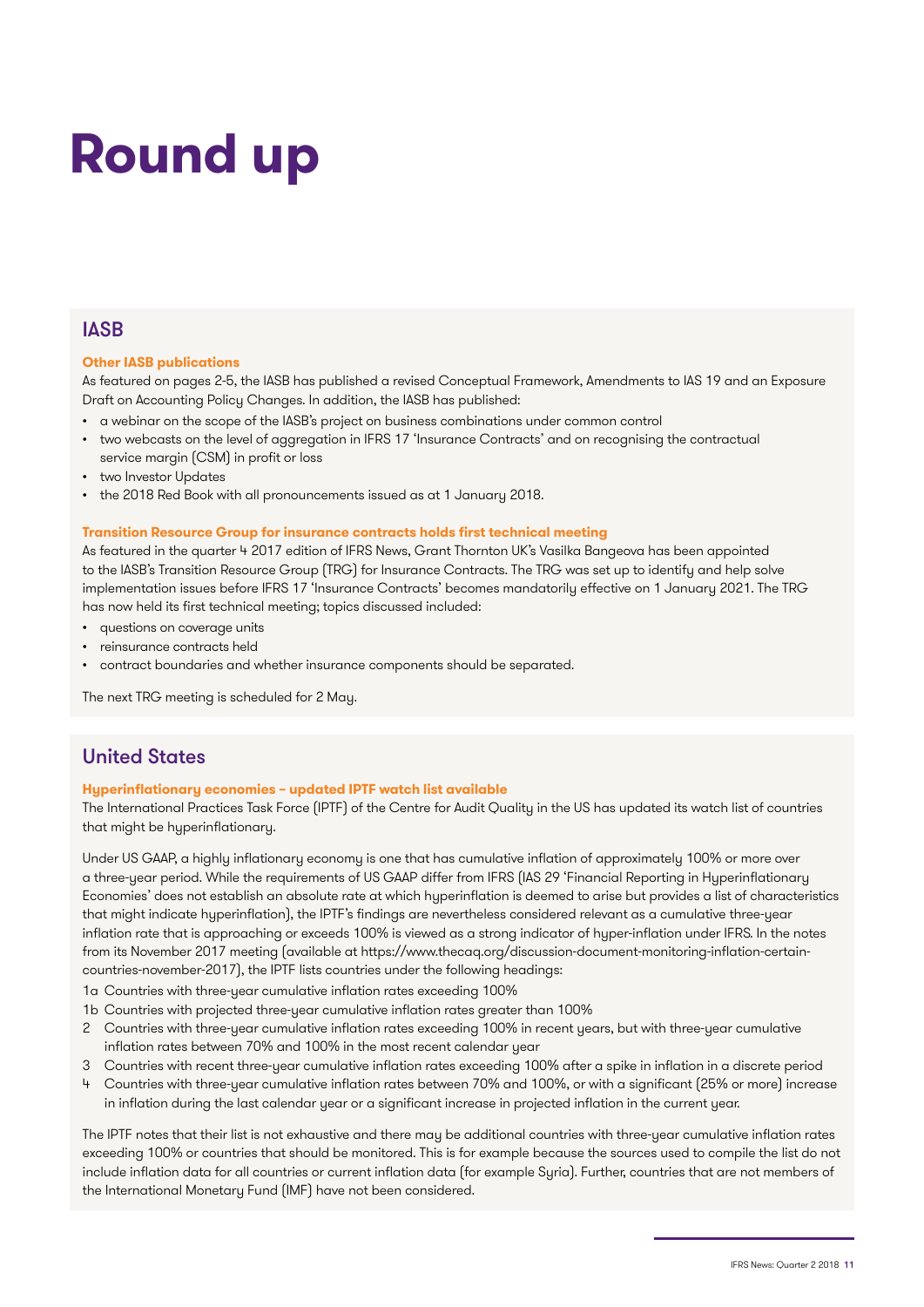### Europe

#### **European Commission publishes action plan on sustainable finance**

The High-Level Expert Group (HLEG) on Sustainable Finance, established by the European Commission (EC), published its final report setting out strategic recommendations for a financial system that supports sustainable investments. Following on from this report, the EC is now proposing an EU strategy on sustainable finance setting out a roadmap for further work and upcoming actions covering all relevant actors in the financial system.

With regards to accounting, the action plan includes the following points:

- to undertake a fitness check of EU legislation on public corporate reporting, including the Non-Financial Reporting Directive, and to assess whether public reporting requirements for listed and non-listed companies are fit for purpose
- by Q2 2019, to revise the guidelines on non-financial information to provide further guidance to companies on how to disclose climate-related information, in line with the recommendations of the Financial Stability Board's Task Force on Climate-related Financial Disclosure (TCFD)
- by Q3 2018, to create a European Corporate Reporting Lab as part of the European Financial Reporting Advisory Group (EFRAG)
- to request EFRAG, where appropriate, to assess the impact of new or revised IFRS on sustainable investments
- to consider (as part of the fitness check evaluation of relevant aspects of the International Accounting Standards Regulation) how the adoption process of IFRS can allow for specific adjustments to standards where they are not conducive to the European public good.

#### **European Commission launches 'fitness check' on public reporting by companies**

The European Commission (EC) has published a consultation document 'Fitness Check on the EU Framework for Public Reporting by Companies'. The document features sections on:

- assessing the fitness of the EU public reporting framework overall
- the EU financial reporting framework applicable to all companies (Accounting Directive: companies with cross border activities, SMEs, and content of the information)
- the EU financial reporting framework for listed companies (IAS regulation, Transparency Directive)
- the EU financial reporting framework for banks and insurance companies (Sectoral Accounting Directives)
- the non-financial reporting framework (Non-Financial Reporting Directive, Country-by-Country Reporting for extractive and logging industries and integrated reporting)
- the digitalisation challenge.

Of particular interest is the section 'The EU financial reporting framework for listed companies', which asks constituents about their views on the appropriateness of the EU endorsement process and whether this could potentially interfere with sustainability and long-term investment. It also asks constituents whether they would prefer a modified ('European') version of IFRS. These are questions that could have consequences outside of Europe, as they could undermine IFRS' position as a truly international set of standards which allow comparison between companies around the world.

The consultation is also interesting in terms of some of the other sections which explore issues which are gathering increased attention, such as whether to encourage an integrated reporting framework and how to address the challenges of digitalisation.

The European Commission asks for comments by 21 July 2018.

#### **EFRAG seeks views on their future agenda**

The European Financial Reporting Advisory Group (EFRAG) has published a public consultation on their strategic direction for research activities.

EFRAG conducted its last agenda consultation in 2015. Projects that had been added to its agenda at that time will be reaching their final stage in 2018. Therefore, EFRAG is looking to gain insight into constituent's views on which research projects EFRAG should add to their agenda.

The consultation lists as potential projects:

- better information on intangible assets
- **cryptocurrencies**
- derecognition
- transaction-related costs
- variable and contingent payments.

Furthermore, EFRAG seeks views on how they could substantiate the influence of its research activities in general, and with individual projects in particular, on the IASB's work.

EFRAG seeks input from its constituents by 1 June 2018.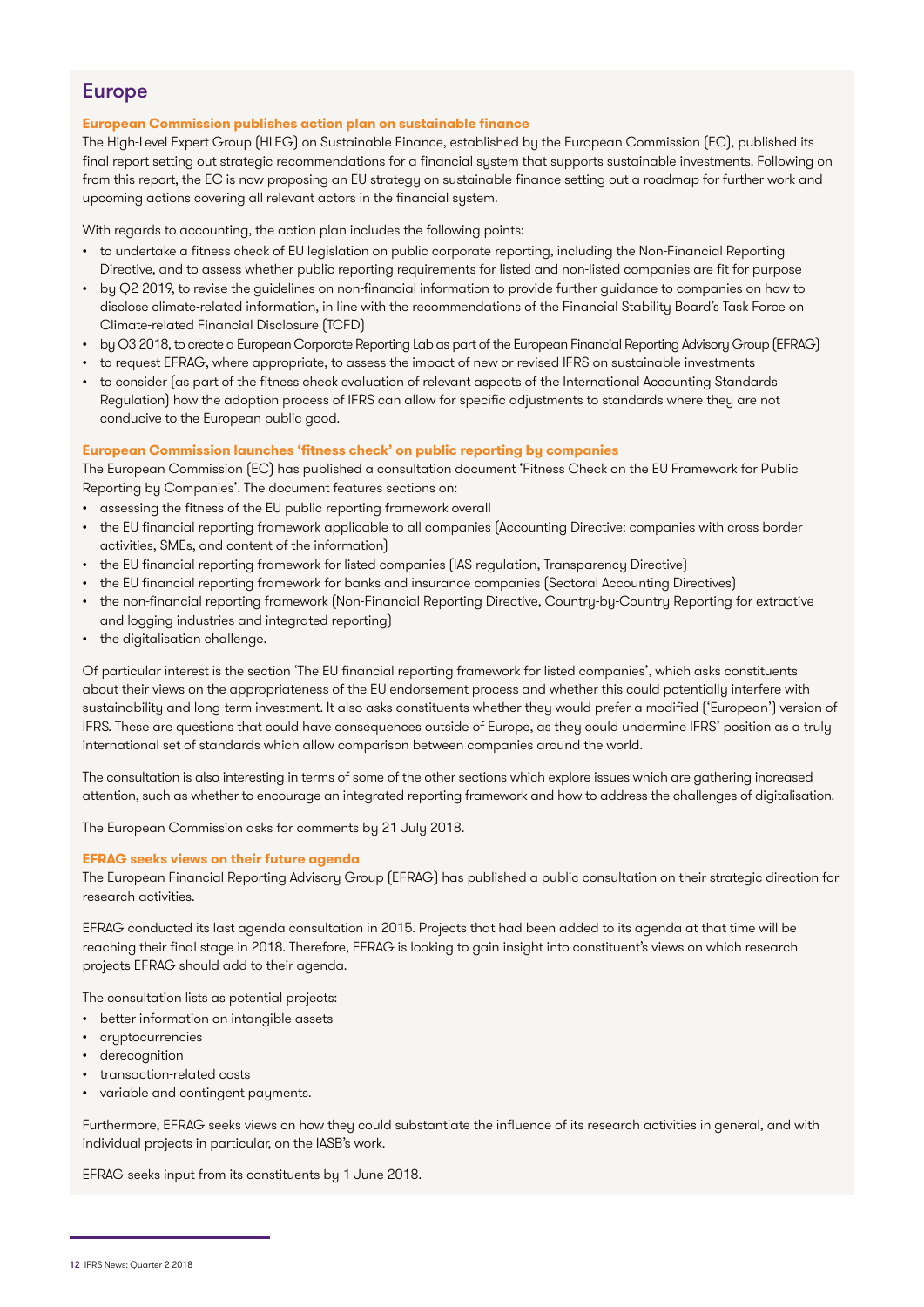### Europe (cont.)

#### **EFRAG publishes feedback statement on Goodwill Discussion Paper**

Last year the European Financial Reporting Advisory Group (EFRAG) issued a Discussion Paper on the goodwill impairment test and asked whether it can be improved, including suggestions how this could be achieved.

The now issued feedback statement summarises the response received from constituents which will be used when responding to any future IASB proposals arising from its Goodwill and Impairment research project.

The feedback indicates that the impairment test for goodwill can indeed be improved, with respondents welcoming the suggestion of inclusion of future restructurings in the calculation of value in use and allowing the use of a post-tax discount rate as they believe both suggestions would reduce complexity and application costs of current requirements. However, other proposals attracted less support and constituents also called for a cost-benefit analysis on any future changes.

#### Banking

#### **World Gold Council publishes guidance on how to account for gold**

The World Gold Council have published a paper 'Guidance for Monetary Authorities on the recommended practice in accounting for monetary gold'. The guidance in the paper is not mandatory in any way but looks to set out a common accounting framework for monetary gold (gold held by a monetary authority principally as an element of its foreign exchange reserves), stating that monetary gold is held for similar reasons among all central banks and therefore it seems appropriate for there to be a single method for the accounting and reporting of this asset by central banks.

#### **Africa**

#### **Seventeen West and Central African countries to adopt IFRS**

The Organisation for the Harmonisation of Corporate Law in Africa (OHADA) has introduced a requirement for listed or otherwise publicly accountable entities in its member countries to start using IFRS Standards. The requirement will come into effect for consolidated financial statements on 1 January 2019.

The requirement for these entities to start using IFRS Standards is part of a new Uniform Act on Accounting Law and Financial Reporting adopted by the Council of Ministers of OHADA in 2017. Entities which are not listed or otherwise publicly accountable are permitted, but not required, to use IFRS Standards.

The OHADA was established to foster economic development in West and Central Africa by creating a better climate for attracting investment and enhancing growth. OHADA has adopted business laws and formed institutions to implement those laws.

The jurisdictions that are members of the organisation are Benin, Burkina Faso, Cameroon, Central African Republic, Chad, Comoros, Côte d'Ivoire, Democratic Republic of Congo, Equatorial Guinea, Gabon, Guinea, Guinea-Bissau, Mali, Niger, Republic of the Congo, Senegal and Togo.

#### **Insurance**

#### **EFRAG publishes IFRS 17 briefing papers**

The European Financial Reporting Advisory Group (EFRAG) has issued three background briefing papers on IFRS 17 'Insurance Contracts'.

The papers discuss the level of aggregation in IFRS 17, the release of the Contractual Service Margin (CSM) and IFRS 17's transition requirements.

The papers aim at providing simplified information on controversial areas of IFRS 17 to facilitate understanding the issues and to be in a position to comment on EFRAG's forthcoming draft endorsement advice.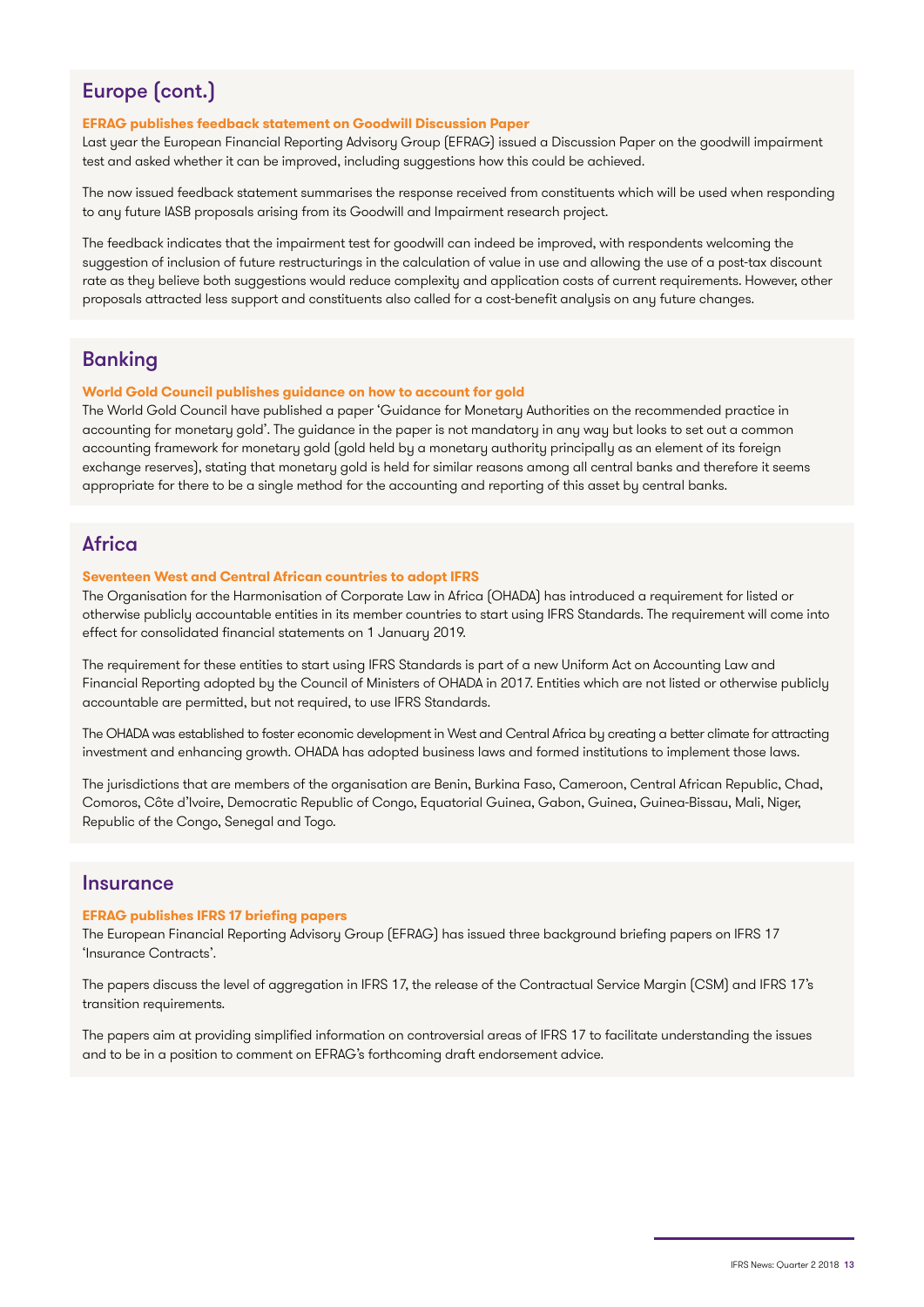## **Effective dates of new IFRS Standards and IFRIC Interpretations**

The table below lists new IFRS Standards and IFRIC Interpretations with an effective date on or after 1 January 2017. Companies are required to make certain disclosures in respect of new Standards and Interpretations under IAS 8 'Accounting Policies, Changes in Accounting Estimates and Errors'.

| <b>Title</b>                                | Full title of Standard or Interpretation                                       | <b>Effective for accounting</b><br>periods beginning on or<br>after                             | <b>Early adoption</b><br>permitted?          |
|---------------------------------------------|--------------------------------------------------------------------------------|-------------------------------------------------------------------------------------------------|----------------------------------------------|
| IFRS 17                                     | Insurance Contracts                                                            | 1 January 2021                                                                                  | Yes                                          |
| Various                                     | Amendments to References to the Conceptual Framework<br>in IFRS Standards      | 1 January 2020                                                                                  | Yes (but need<br>to apply all<br>amendments) |
| IFRS 16                                     | Leases                                                                         | 1 January 2019                                                                                  | Yes                                          |
| <b>IFRIC 23</b>                             | Uncertainty over Income Tax Treatments                                         | 1 January 2019                                                                                  | Yes                                          |
| IFRS 9                                      | Prepayment Features with Negative Compensation<br>(Amendments to IFRS 9)       | 1 January 2019                                                                                  | Yes                                          |
| <b>IAS 28</b>                               | Long-term Interests in Associates and Joint Ventures<br>(Amendments to IAS 28) | 1 January 2019                                                                                  | Yes                                          |
| IAS 12/IAS 23/<br>IFRS 3/IFRS 11            | Annual Improvements to IFRS Standards 2015-2017 Cycle                          | 1 January 2019                                                                                  | <b>Yes</b>                                   |
| <b>IAS 19</b>                               | Plan Amendment, Curtail or Settlement (Amendments to IAS 19)                   | 1 January 2019                                                                                  | Yes                                          |
| <b>IAS 40</b>                               | Transfers of Investment Property                                               | 1 January 2018                                                                                  | Yes                                          |
| <b>IFRIC 22</b>                             | Foreign Currency Transactions and Advance Consideration                        | 1 January 2018                                                                                  | Yes                                          |
| IFRS 1/<br><b>IFRS 12/</b><br><b>IAS 28</b> | Annual Improvements to IFRS Standards 2014-2016 Cycle                          | 1 January 2018<br>However, the<br>amendments to IFRS 12<br>are effective from<br>1 January 2017 | $IAS 28 - Yes$                               |

#### **New IFRS Standards and IFRIC Interpretations with an effective date on or after 1 January 2017**

<sup>14</sup> IFRS News: Quarter 2 2018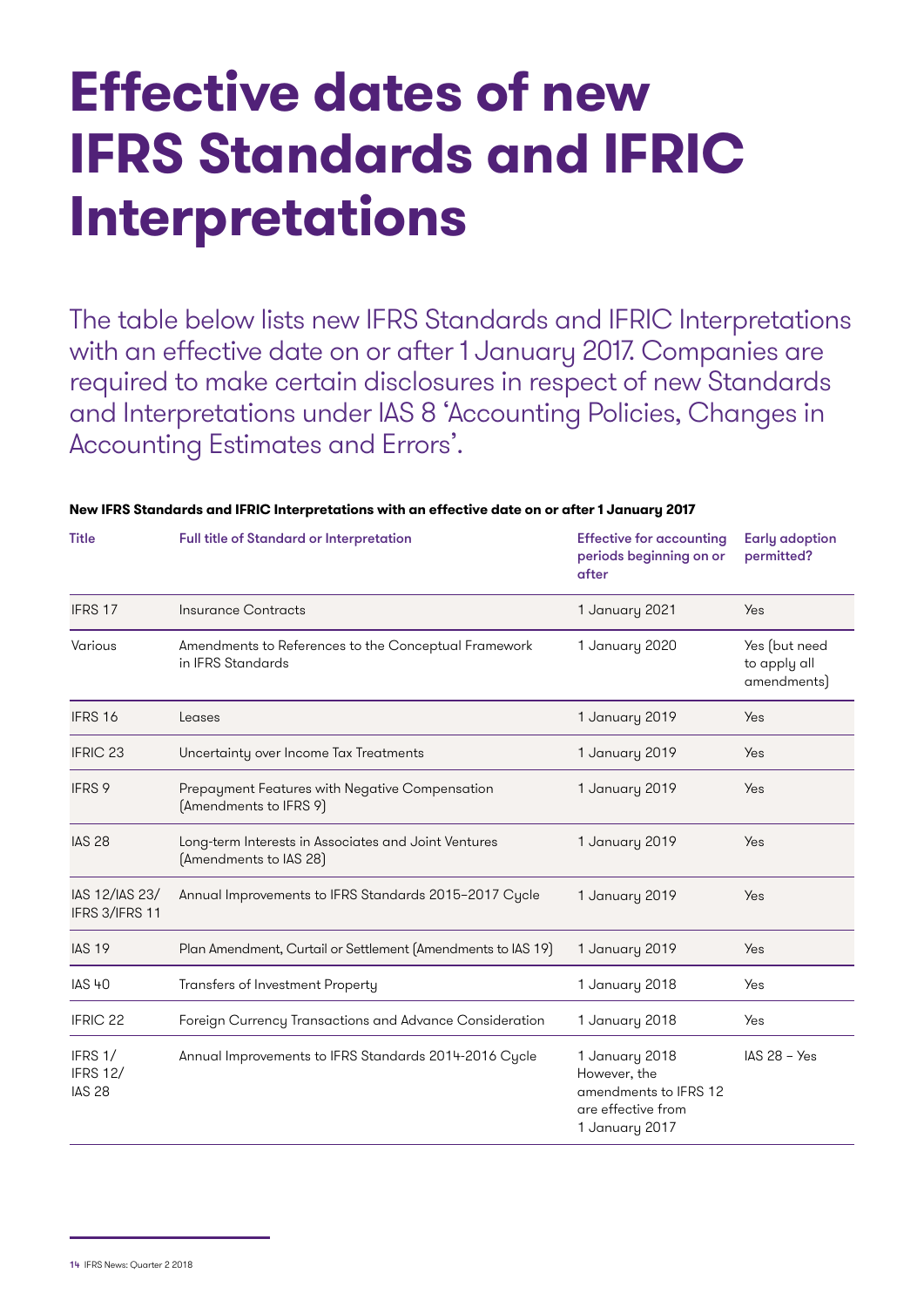

#### **New IFRS Standards and IFRIC Interpretations with an effective date on or after 1 January 2017**

| <b>Title</b>                 | Full title of Standard or Interpretation                                                                                    | <b>Effective for accounting</b><br>periods beginning on<br>or after                                                                                                                       | <b>Early adoption</b><br>permitted?            |
|------------------------------|-----------------------------------------------------------------------------------------------------------------------------|-------------------------------------------------------------------------------------------------------------------------------------------------------------------------------------------|------------------------------------------------|
| IFRS <sup>4</sup>            | Applying IFRS 9 Financial Instruments with IFRS 4 Insurance<br>Contracts (Amendments to IFRS 4)                             | a temporary exemption<br>from IFRS 9 is applied<br>for accounting<br>periods on or after<br>1 January 2018<br>• the overlay approach<br>is applied when<br>entities first apply<br>IFRS 9 | N/A                                            |
| IFRS 9                       | Financial Instruments (2014)                                                                                                | 1 January 2018                                                                                                                                                                            | Yes (extensive<br>transitional rules<br>apply) |
| IFRS <sub>2</sub>            | Classification and Measurement of Share-based Payment<br>Transactions (Amendments to IFRS 2)                                | 1 January 2018                                                                                                                                                                            | Yes                                            |
| IFRS 15                      | Revenue from Contracts with Customers                                                                                       | 1 January 2018*                                                                                                                                                                           | Yes                                            |
| N/A                          | Practice Statement 2: Making Materiality Judgements                                                                         | 14 September 2017                                                                                                                                                                         | No                                             |
| IAS <sub>7</sub>             | Disclosure Initiative - Amendments to IAS 7 Statement<br>of Cash Flows                                                      | 1 January 2017                                                                                                                                                                            | Yes                                            |
| <b>IAS 12</b>                | Recognition of Deferred Tax Assets for Unrealised Losses                                                                    | 1 January 2017                                                                                                                                                                            | <b>Yes</b>                                     |
| <b>IFRS</b> for SMEs         | Amendments to the International Financial Reporting<br>Standard for Small and Medium Sized Entities                         | 1 January 2017                                                                                                                                                                            | Yes                                            |
| IFRS 10 and<br><b>IAS 28</b> | Sale or Contribution of Assets between an Investor and its<br>Associate or Joint Venture (Amendments to IFRS 10 and IAS 28) | Postponed<br>(was 1 January 2016)                                                                                                                                                         | Yes                                            |
| N/A                          | Conceptual Framework for Financial Reporting                                                                                | Effective immediately                                                                                                                                                                     |                                                |

\* changed from 1 January 2017 following the publication of 'Effective Date of IFRS 15'